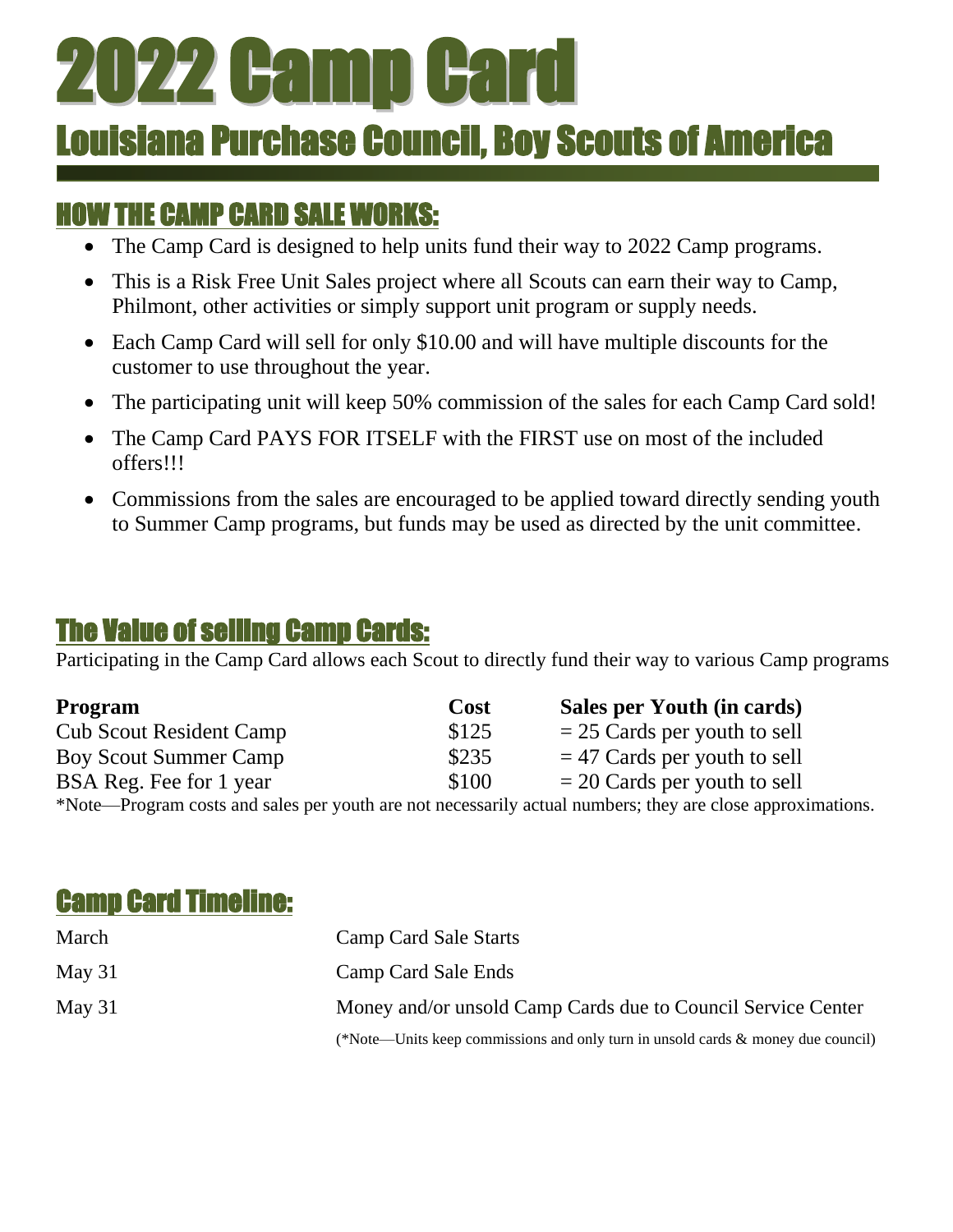#### 2022 Camp Card Highlights At-A-Glance:

- 1. Buy 1 Get 1 FREE Johnny's Buffet with Drink
- 2. \$10 off \$50 purchase at Dick's Sporting Goods
- 3. \$5 off \$25 purchase at Tractor Supply Company
- 4. FREE 2 Pc with purchase of 3 Pc Popeye's
- 5. BOGO Sonic Cheeseburger
- 6. THOUSANDS of Online Coupons included

### How to implement Camp Card sales for your Unit:

- 1. Determine NOW the Camp programs your youth plan to participate in for 2022
- 2. Determine the number of active youth in your program
- 3. Set a per youth sales goal (number of Camp Cards he/she should sell)
- 4. Set an overall unit sales goal
- 5. Communicate unit needs clearly with each youth and parent
	- a. Explain how the sale of Camp Cards teaches youth the value of earning what they want
	- b. Explain exactly where the unit plans to allocate the revenue generated from the sales (i.e. Individual youth Camp fees, Uniform, Unit Trailer, etc.)
- 6. Communicate Camp Card calendar clearly with all youth and parents
	- a. Have a Kickoff for your unit
	- b. Have a Turn-In date for money and unsold Camp Cards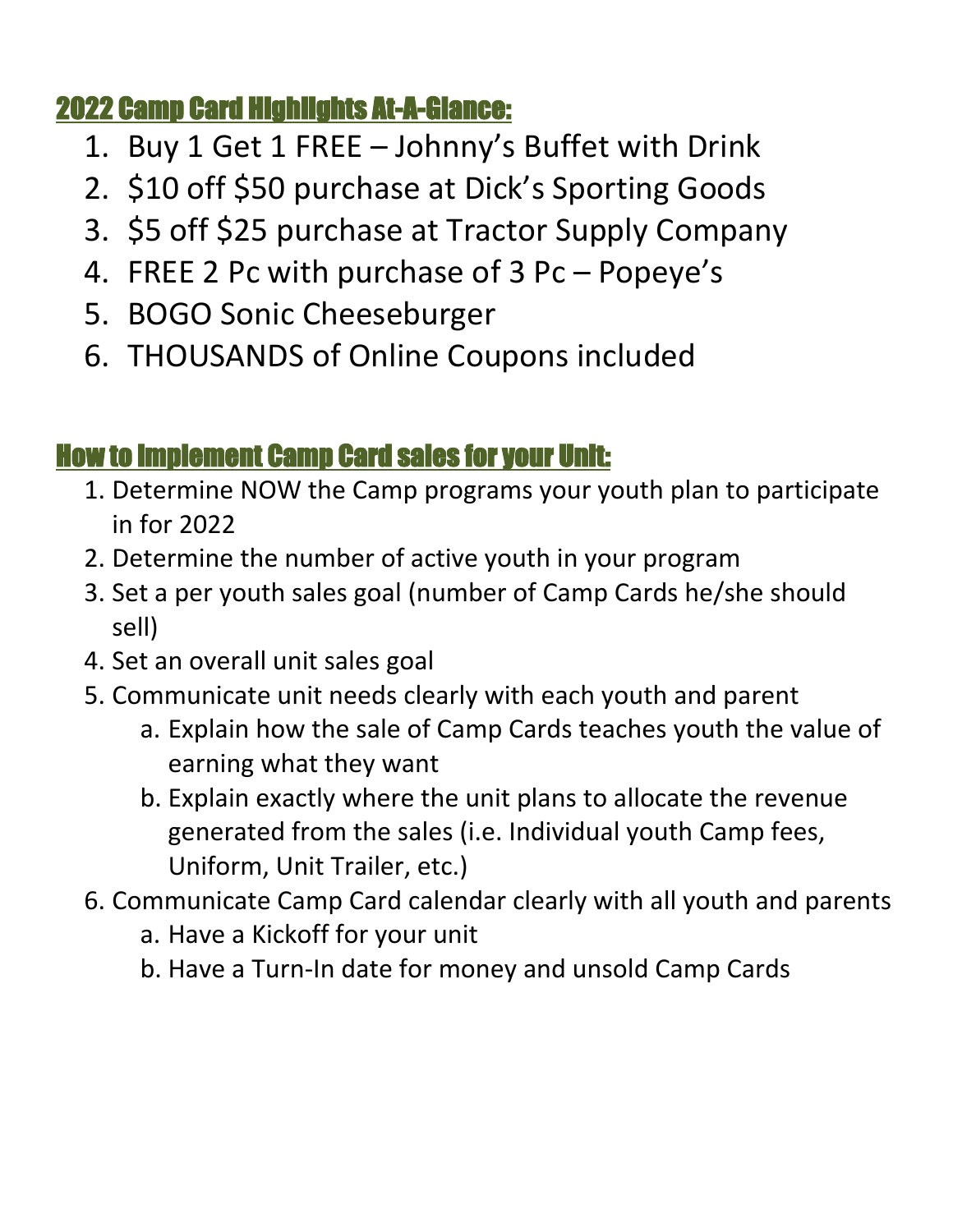#### **Camp Card Check-out Form for Units**

|                                           | UPACK UTROOP UCREW |                                                                        | <b>QPOST</b>                      |  |
|-------------------------------------------|--------------------|------------------------------------------------------------------------|-----------------------------------|--|
|                                           |                    |                                                                        |                                   |  |
|                                           |                    |                                                                        |                                   |  |
|                                           |                    |                                                                        |                                   |  |
|                                           |                    |                                                                        |                                   |  |
| <b>Camp Cards Issued</b>                  |                    |                                                                        | To be completed upon card turn in |  |
| Total number of Cards Issued this receipt | <b>Checks</b>      |                                                                        |                                   |  |
|                                           | Cash               |                                                                        | $\frac{1}{2}$                     |  |
|                                           |                    | <b>TOTAL</b>                                                           |                                   |  |
|                                           |                    | Cards Sold<br><b>Cards Returned</b><br><b>Total Cards this receipt</b> |                                   |  |

| I recognize that each of these cards have a cash value of \$10. There is no risk to our unit as long as all unsold<br>cards are returned to the Council by May 31. By signing below, I recognize that our unit will be charged \$5.00<br>for every unreturned card. |                                                                                                                                                                                                                                |  |  |  |  |  |  |
|---------------------------------------------------------------------------------------------------------------------------------------------------------------------------------------------------------------------------------------------------------------------|--------------------------------------------------------------------------------------------------------------------------------------------------------------------------------------------------------------------------------|--|--|--|--|--|--|
| Our unit will close out our account (money/unsold cards turned in) by __________.<br>□                                                                                                                                                                              |                                                                                                                                                                                                                                |  |  |  |  |  |  |
| I agree to these terms:                                                                                                                                                                                                                                             | Date: the contract of the contract of the contract of the contract of the contract of the contract of the contract of the contract of the contract of the contract of the contract of the contract of the contract of the cont |  |  |  |  |  |  |
| Signature                                                                                                                                                                                                                                                           |                                                                                                                                                                                                                                |  |  |  |  |  |  |
| Position: <b>Example 2019</b>                                                                                                                                                                                                                                       |                                                                                                                                                                                                                                |  |  |  |  |  |  |
|                                                                                                                                                                                                                                                                     |                                                                                                                                                                                                                                |  |  |  |  |  |  |

**\*NOTE—Per the request of the vendors participating in the 2022 Camp Card and because each Camp Card has a cash value above and beyond the unit selling price, 100% of unsold Camp Cards must be returned to Louisiana Purchase Council by May 31.**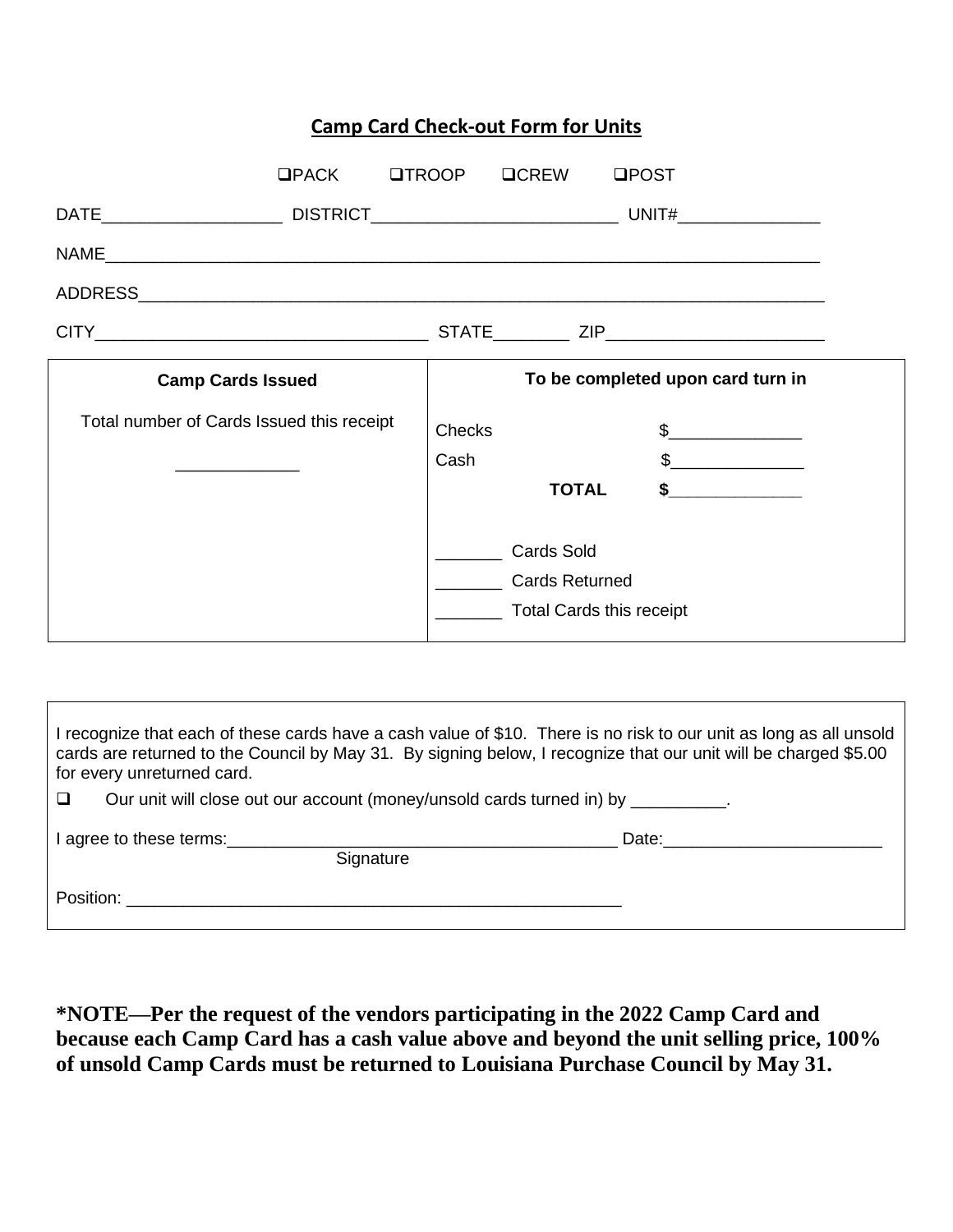#### **(FOR UNIT USE)**

#### **YOUTH CAMP CARD RECEIPT**

**(Scout Parent to turn in to Unit Camp Card Leader)**

|                                           | $UPACK$ | $\Box$ TROOP $\Box$ CREW |                                   | <b>QPOST</b>                                                                                                                                                                                                                                                                                                                                  |  |  |  |  |  |
|-------------------------------------------|---------|--------------------------|-----------------------------------|-----------------------------------------------------------------------------------------------------------------------------------------------------------------------------------------------------------------------------------------------------------------------------------------------------------------------------------------------|--|--|--|--|--|
|                                           |         |                          |                                   |                                                                                                                                                                                                                                                                                                                                               |  |  |  |  |  |
|                                           |         |                          |                                   |                                                                                                                                                                                                                                                                                                                                               |  |  |  |  |  |
|                                           |         |                          |                                   |                                                                                                                                                                                                                                                                                                                                               |  |  |  |  |  |
|                                           |         |                          |                                   |                                                                                                                                                                                                                                                                                                                                               |  |  |  |  |  |
| <b>Camp Cards Issued</b>                  |         |                          | To be completed upon card turn in |                                                                                                                                                                                                                                                                                                                                               |  |  |  |  |  |
| Total number of Cards Issued this receipt |         | <b>Checks</b>            |                                   | $\frac{1}{2}$                                                                                                                                                                                                                                                                                                                                 |  |  |  |  |  |
|                                           |         | Cash                     |                                   | $\begin{picture}(20,20) \put(0,0){\line(1,0){100}} \put(15,0){\line(1,0){100}} \put(15,0){\line(1,0){100}} \put(15,0){\line(1,0){100}} \put(15,0){\line(1,0){100}} \put(15,0){\line(1,0){100}} \put(15,0){\line(1,0){100}} \put(15,0){\line(1,0){100}} \put(15,0){\line(1,0){100}} \put(15,0){\line(1,0){100}} \put(15,0){\line(1,0){100}} \$ |  |  |  |  |  |
|                                           |         |                          | <b>TOTAL</b>                      | $\bullet$ ____________                                                                                                                                                                                                                                                                                                                        |  |  |  |  |  |
|                                           |         |                          | <b>Cards Sold</b>                 |                                                                                                                                                                                                                                                                                                                                               |  |  |  |  |  |
|                                           |         |                          | <b>Cards Returned</b>             |                                                                                                                                                                                                                                                                                                                                               |  |  |  |  |  |
|                                           |         |                          | <b>Total Cards this receipt</b>   |                                                                                                                                                                                                                                                                                                                                               |  |  |  |  |  |

| I recognize that each of these cards have a cash value of \$10. There is no risk to our unit as long as all unsold<br>cards are returned to our unit by _______. By signing below, I recognize that our unit will be charged \$5.00 for<br>every unreturned card. |  |  |  |  |  |  |  |
|-------------------------------------------------------------------------------------------------------------------------------------------------------------------------------------------------------------------------------------------------------------------|--|--|--|--|--|--|--|
| Our unit will close out our account (money/unsold cards turned in) by __________.<br>□                                                                                                                                                                            |  |  |  |  |  |  |  |
| <b>Parent Signature</b>                                                                                                                                                                                                                                           |  |  |  |  |  |  |  |
|                                                                                                                                                                                                                                                                   |  |  |  |  |  |  |  |

**\*NOTE—Per the request of the vendors participating in the 2022 Camp Card and because each Camp Card has a cash value above and beyond the unit selling price, 100% of unsold Camp Cards must be returned to our unit by \_\_\_\_\_\_\_. This will allow our unit to reconcile our account with Louisiana Purchase Council by May 31.**